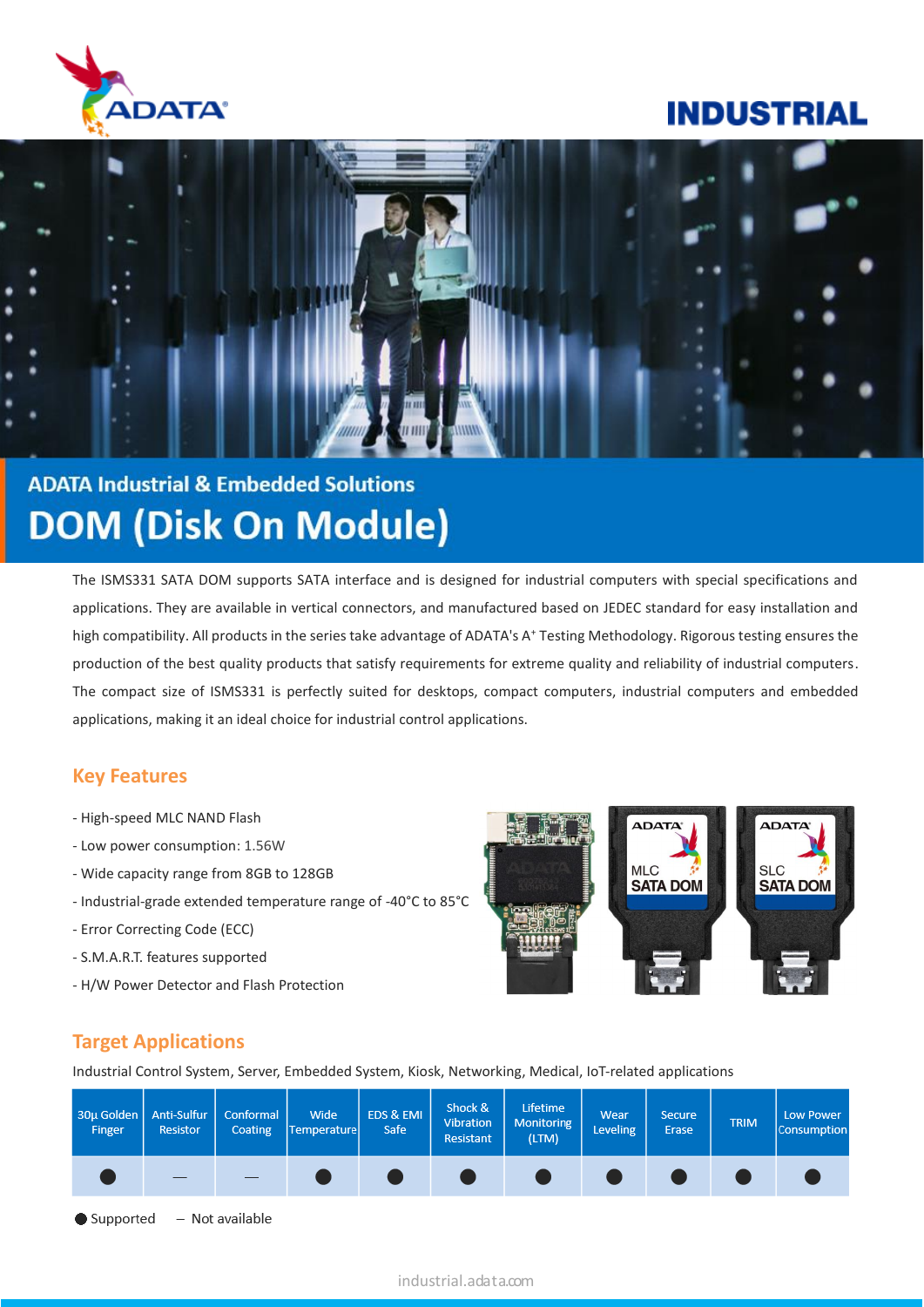# **Specifications**

| <b>Model</b>                              | <b>ISMS331</b>                                 |  |  |
|-------------------------------------------|------------------------------------------------|--|--|
| <b>Interface</b>                          | SATA III 6.0Gbps                               |  |  |
| <b>Form Factor</b>                        | SATA 7 Pin                                     |  |  |
|                                           | 38.4 x 23.4 x 8.45mm (Vertical w/o Housing)    |  |  |
| Dimensions (L x W x H)                    | 40.5 X 25.0 X 6.8mm (Vertical with Housing)    |  |  |
|                                           | 32.6 x 23.4 x 17.3mm (Horizontal w/o Housing)  |  |  |
|                                           | 34.6 X 25.0 X 18.5mm (Horizontal with Housing) |  |  |
| <b>Flash Type</b>                         | <b>MLC</b>                                     |  |  |
| Capacity                                  | $8GB - 128GB$                                  |  |  |
| <b>Sequential Read (Max.)</b>             | 340MB/s                                        |  |  |
| <b>Sequential Write (Max.)</b>            | 200MB/s                                        |  |  |
| <b>Operating Temperature (Commercial)</b> | $0^{\circ}$ C to 70 $^{\circ}$ C               |  |  |
| <b>Operating Temperature (Industrial)</b> | -40 $^{\circ}$ C to 85 $^{\circ}$ C            |  |  |
| <b>Operating Voltage</b>                  | 5V                                             |  |  |
| <b>Operating Humidity</b>                 | 5%-95% RH non-condensing                       |  |  |
| <b>Power Consumption (Max.)</b>           | 1.56W                                          |  |  |
| <b>MTBF (Million Hours)</b>               | $\overline{2}$                                 |  |  |
| <b>Shock Resistance</b>                   | 1500G/0.5ms, Half Sine Wave                    |  |  |
| <b>Vibration Resistance</b>               | 20G (20-2000Hz)                                |  |  |
| <b>Technologies</b>                       | ECC, Flash Management, Wear Leveling,          |  |  |

## **Dimensions**





### **Vertical (with housing) Vertical (with housing)**



### **Vertical (without housing) Horizontal (without housing)**